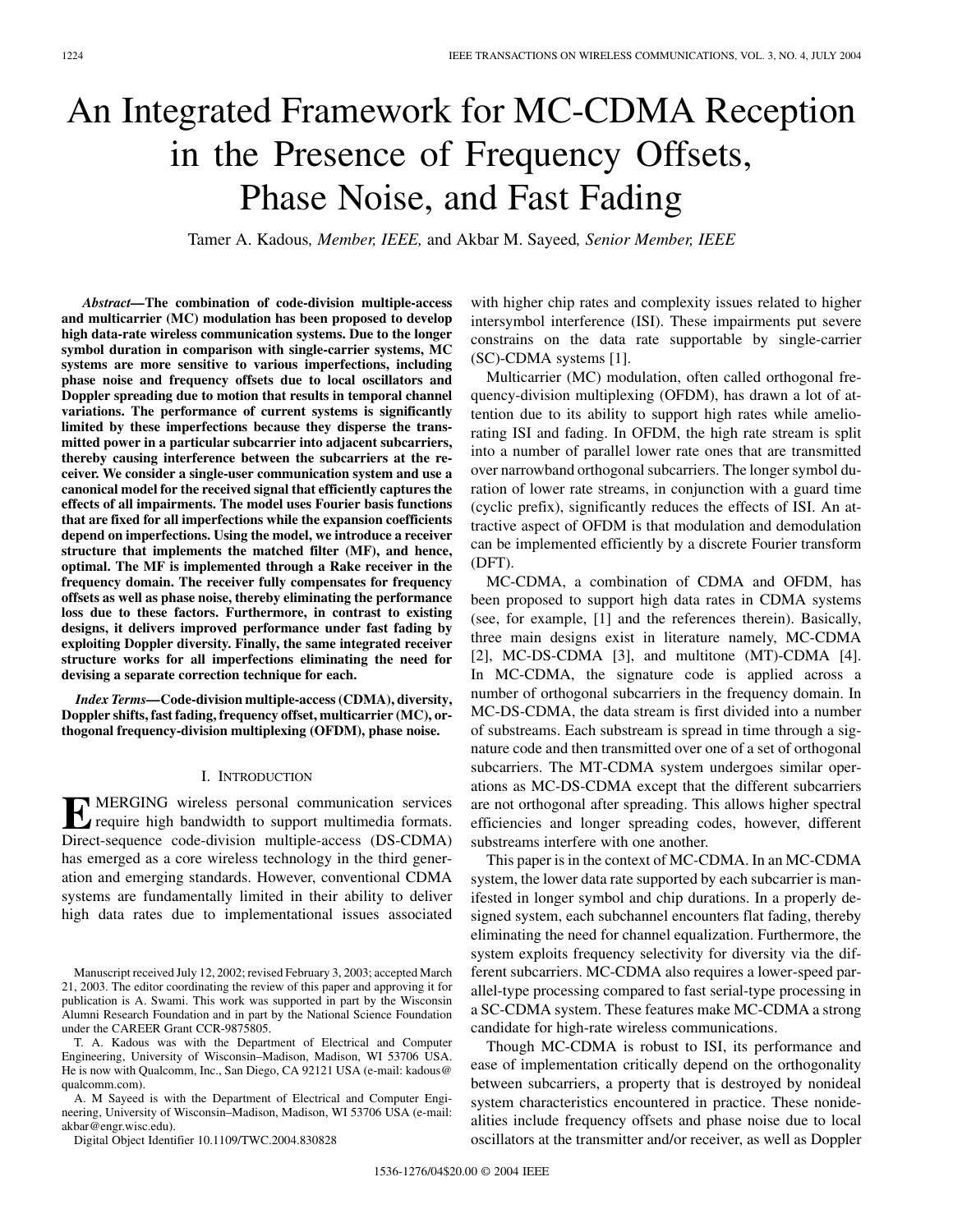effects due to fast fading. MC-CDMA systems are more sensitive to these imperfections than SC-CDMA systems due to longer symbol durations. For example, the channel may appear almost constant over one (short) symbol duration in an SC-CDMA system while it may exhibit faster variation over the longer MC-CDMA symbol. The loss of orthogonality between subcarriers is due to the dispersion of signal power from a particular subcarrier into adjacent frequencies which results in intercarrier interference (ICI). Since existing MC-CDMA receivers process each subchannel separately, they collect only part of the transmitted power in each subcarrier in addition to suffering from ICI. These imperfections severely limit the performance of existing MC-CDMA systems [[5\]](#page-10-0)–[[10\]](#page-10-0).

This paper addresses the design and analysis of MC-CDMA systems in the presence of frequency offsets, phase noise, and fast fading. We consider a single-user system to focus on the effects of imperfections. Multiuser systems are discussed in [\[11](#page-10-0)]. We assume a sufficiently large number of carriers so that ISI is negligible in each subcarrier. We introduce an integrated receiver structure for combating the above-mentioned imperfections. The receiver is based on a canonical model for the received signal that efficiently captures the effects of the imperfections. In essence, each subcarrier is decoded by jointly processing it and a subset of adjacent subcarriers. Our results demonstrate that, with slightly higher complexity, performance degradation due to imperfections can be virtually eliminated. Furthermore, in contrast to existing designs, the proposed receiver exploits Doppler diversity [[12\]](#page-10-0) to deliver improved performance under fast fading.

Section II reviews the channel model and receiver structure in conventional MC-CDMA systems. Section III develops the proposed receiver structure in the presence of imperfections and analyze performance. Section IV discusses the problem of channel estimation in the context of the proposed receiver structure. Sections V–VII assess the performance of the proposed receiver in the presence of frequency offsets, fast fading, and phase noise, respectively. Section VIII presents numerical results depicting a variety of scenarios. Section IX presents some concluding remarks.

#### II. SYSTEM MODEL

In this section, we review a typical MC-CDMA system. We first describe the channel model. A typical MC-CDMA transmitter and receiver then follow.

# *A. Channel Model*

We review some relevant statistical characteristics of the widely used wide sense stationary uncorrelated scattering (WSSUS) channel model [[13\]](#page-10-0), [[14\]](#page-10-0) that is adopted in this paper. The WSSUS model captures temporal channel variations and is characterized by a randomly time-varying impulse response  $h(t, \tau)$ . For fixed  $\tau$ ,  $h(t, \tau)$  is modeled as a complex WSS Gaussian process in  $t$ . The channel response for different values of  $\tau$  is uncorrelated. The time varying transfer function of the channel is

$$
\tilde{h}(t,f) = FT_{\{\tau\}}\{h(t,\tau)\} = \int_{-\infty}^{\infty} h(t,\tau)e^{-j2\pi f\tau}d\tau \tag{1}
$$

where  $FT_{\{t\}}$  denotes the Fourier transform with respect to the variable t. Under the WSSUS assumption,  $\hat{h}(t, f)$  is a WSS process in both t and f. The statistics  $\tilde{h}(t, f)$  are characterized by the *spaced–time, spaced–frequency* correlation function . Under the assumption that all multipaths have the same *spaced–time* correlation function,  $\phi_{\Delta t}(\Delta t) = E \left[ \tilde{h}(t,.) \tilde{h}^*(t - \Delta t,.) \right], \phi(\Delta t, \Delta f)$ becomes separable [[15\]](#page-11-0)

$$
\phi(\Delta t, \Delta f) = \phi_{\Delta t}(\Delta t) \psi_{\Delta f}(\Delta f)
$$
\n(2)

where  $\psi_{\Delta f}(\Delta f) = E[h(.,f)h^*(.,f-\Delta f)]$  is the *spaced–frequency* correlation function. This assumption is used in the performance analysis in Section VIII.

The duration over which the channel is strongly correlated is called the *coherence time*,  $\Delta t_c$ . Define the *Doppler power spectrum* function to be  $\Phi_{\theta}(\theta) = FT_{\{\Delta t\}}\{\phi_{\Delta t}(\Delta t)\}\.$  The support of  $\Phi_{\theta}(\theta)$  is called the *Doppler spread*  $B_d$  of the channel;  $\Phi_{\theta}(\theta) = 0$ ,  $|\theta| > B_d$ . The coherence time and Doppler spread are inversely related:  $\Delta t_c \approx 1/2B_d$ .

The channel power at different values of  $\tau$  is called the *multipath intensity profile:*  $\Psi_{\tau}(\tau) = E |h(., \tau)|^2$ . The support of  $\Psi_{\tau}(\tau)$  is called the *multipath spread*  $T_m$  of the channel;  $\Psi_{\tau}(\tau) = 0$  for  $\tau < 0$  or  $\tau > T_m$ . The Fourier transform of  $\Psi_{\tau}(\tau)$  is the *spaced–frequency* correlation function  $\psi_{\Delta f}(\Delta f) = FT_{\{\tau\}}\{\Psi_\tau(\tau)\}\$ . The frequency span over which the channel is strongly correlated is called the *coherence bandwidth*,  $\Delta f_c$ . Coherence bandwidth and multipath spread are inversely related:  $\Delta f_c \approx 1/T_m$ .

Throughout the paper, we denote the duration of the signaling waveform with  $T$  and its essential two-sided bandwidth with  $B$ . We consider a frequency selective  $(B > \Delta f_c)$  channel under both slow ( $T \ll \Delta t_c$ ) and fast ( $T \geq \Delta t_c$ ) fading. We note that the effect of fast fading becomes significant for relatively small  $(\approx 0.2)$  values of  $T/\Delta t_c \approx 2B_dT$  [[12\]](#page-10-0).

#### *B. MC-CDMA Transmitter*

In DS-CDMA, the transmitted spread spectrum signal occupies the entire bandwidth  $B$  and duration  $T$ . The idea behind MC-CDMA is to transmit the data on parallel channels, each parallel channel occupying a fraction of the bandwidth of the original CDMA signal. In a typical MC-CDMA system, shown in Fig. 1, the signature code  $\{a_n, n = 1, 2, \ldots, N\}$  of a particular user is spread among a set of  $N$  orthogonal subcarriers each carrying the same information bit  $b$ . Thus, each chip modulates one of  $N$  orthogonal subcarriers. This process is done by the  $N$ -point DFT block. A guard time is then added to reduce the effects of ISI. The subcarriers are separated by  $1/T$  and the two-sided null-to-null bandwidth associated with each subcarrier is  $B_0 = 2/T$ . The objective is to make  $B_0$  smaller than  $\Delta f_c$ so that each subcarrier encounters flat fading.

Due to negligible ISI, we focus on one shot detection and, without loss of generality, study the signal model for the first symbol of User 1. The transmitted signal can be written as

$$
s(t) = b \sum_{n=1}^{N} a_n q(t) e^{j2\pi f_n t}, \qquad 0 \le t \le T \tag{3}
$$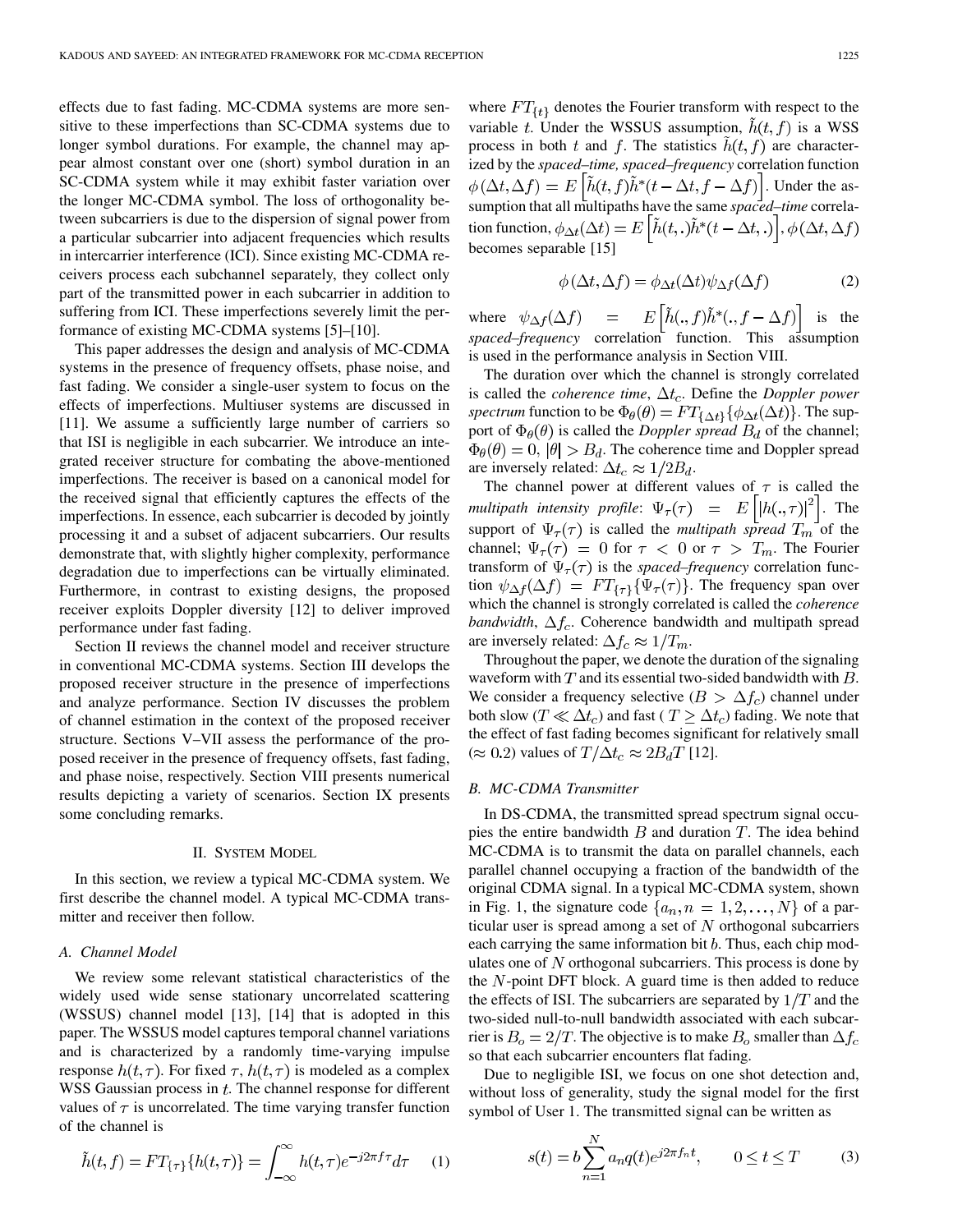

Fig. 1. Typical MC-CDMA system.

where  $q(t) = 1/\sqrt{T}$ ,  $0 \le t \le T$  is the normalized symbol waveform, b is the transmitted bit, and  $f_n = n/T$  is the nth subcarrier frequency. As mentioned earlier, we consider a single-user system to focus on the effects of imperfections.

# *C. Conventional MC-CDMA Receiver*

Consider a conventional MC-CDMA system with no imperfections in a slowly fading channel. At the receiver, the guard time (cyclic prefix) is discarded and the signal is fed to an  $N$ -point DFT block to separate the subcarriers. The received signal for the first symbol can be written as

$$
r(t) = b \sum_{n=1}^{N} a_n \tilde{h}(f_n) q(t) e^{j2\pi f_n t} + n(t), \qquad 0 \le t \le T \tag{4}
$$

where  $\tilde{h}(f_n)$  is the channel coefficient of the *n*th subcarrier and  $n(t)$  is complex additive white Gaussian noise with power spectral density  $\sigma^2$ . The test static  $z_n$  resulting from projecting  $r(t)$ onto the  $n$ th subcarrier is

$$
z_n = \frac{1}{\sqrt{T}} \int_0^T r(t)e^{-j2\pi f_n t} dt = ba_n \tilde{h}(f_n) + v_n \qquad (5)
$$

where  $\{v_n\}$  are independent zero-mean Gaussian random variables with variance  $\sigma^2$ . With perfect channel estimates, the bit decision is given by

$$
\hat{b} = \text{sign}\left[\text{real}\left\{\sum_{n=1}^{N} a_n^* \tilde{h}^*(f_n) z_n\right\}\right].\tag{6}
$$

We note that this receiver provides L-fold diversity, where  $L =$  $[T<sub>m</sub>B]$  is the number of resolvable multipaths as well as the number of uncorrelated coherence bands within the available bandwidth, i.e.,  $B/\Delta f_c = BT_m$  [[13\]](#page-10-0).

# III. PROPOSED FRAMEWORK

In the presence of fast fading, Doppler shifts, frequency offset, and/or phase noise, the orthogonality between subcarriers is destroyed. The matched filter (MF) output (5) will suffer from *leakage* from the other active subcarriers [\[5](#page-10-0)]–[[7\]](#page-10-0), [[16\]](#page-11-0). This leakage disperses the energy of a particular subcarrier over the adjacent subcarriers. Thus, it is necessary to jointly process the test statistics from different subcarriers. We introduce a universal receiver structure that combats all these impairments in an integrated fashion. It fully eliminates the performance loss due to frequency offsets and phase noise. Moreover, in contrast to existing receivers, it exploits temporal channel variations for improved performance via Doppler diversity [[12\]](#page-10-0).

# *A. Integrated Receiver Structure*

The information-bearing signal in (4) in the ideal channel is a linear combination of the fixed basis functions  $u_n(t)$  =  $q(t)e^{j2\pi f_nt}$ ,  $n = 1, 2, \dots N$ , with  $\tilde{h}(f_n)$  as the corresponding expansion coefficients. In the presence of imperfections, the received signal corresponding to the first symbol can be represented as

$$
r(t) = b \sum_{n=1}^{N} a_n w(t, f_n) q(t) e^{j2\pi f_n t} + n(t), \qquad 0 \le t \le T
$$
\n(7)

$$
w(t,f) = \tilde{h}(t,f)e^{j2\pi f_{\text{off}}t}e^{j\varrho(t)}
$$
\n(8)

where  $h(t, f_n)$  accounts for the time-varying frequency selective channel,  $e^{j2\pi f_{\text{off}}t}$  accounts for frequency offset between the transmitter and receiver oscillators, and  $e^{j\varrho(t)}$  accounts for phase noise.1 While the net effect of these imperfections is to

<sup>&</sup>lt;sup>1</sup>This model corresponds to phase noise at the transmitter. Our development can be easily extended to the case of having the phase noise at the receiver or at both the transmitter and the receiver.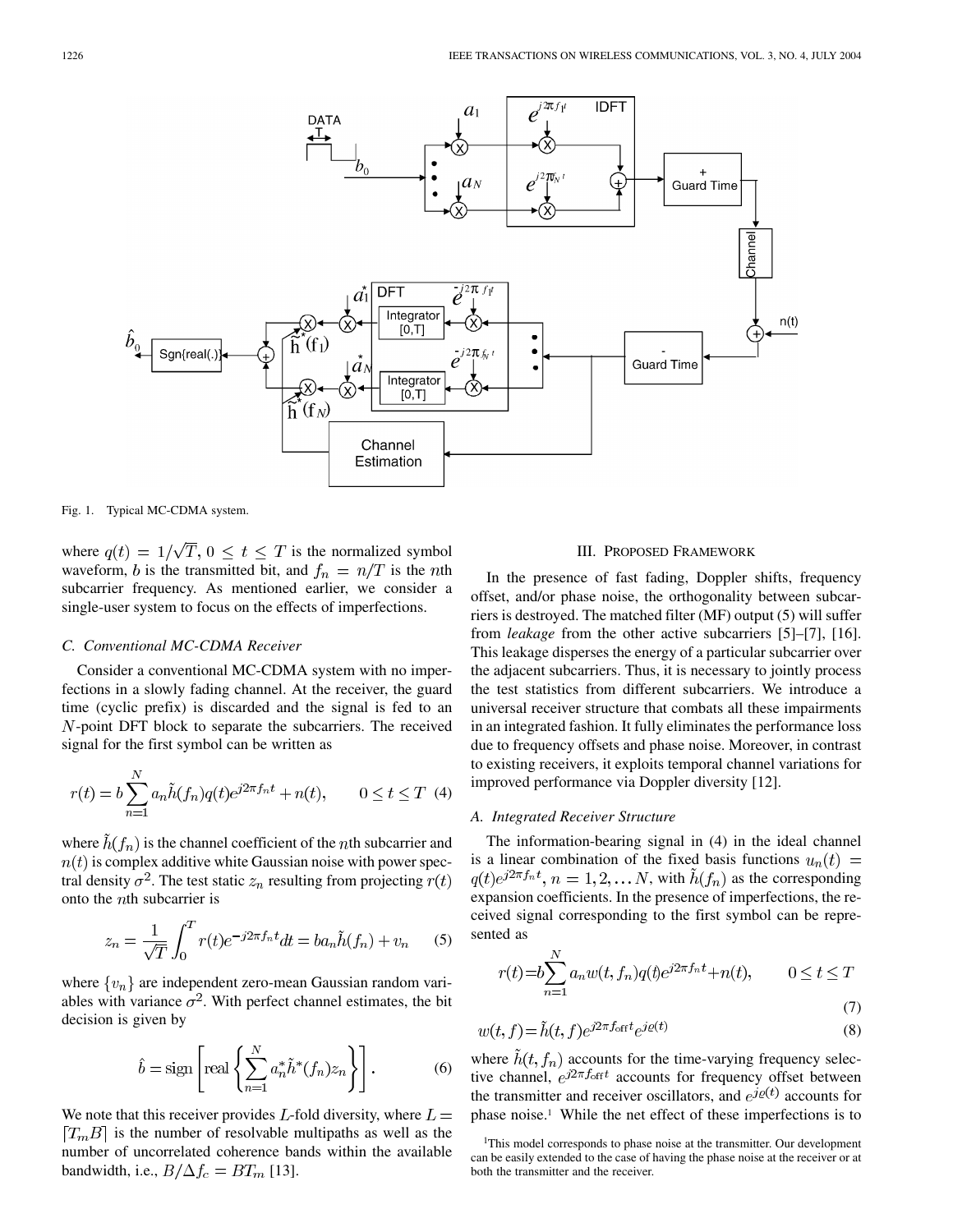

Fig. 2. Coefficients associated with the  $(n - 1)$ th, nth, and  $(n + 1)$ th subcarriers at the receiver for  $K_l = K_u = 1$ .

cause spectral dispersion, their nature is different. In particular,  $\tilde{h}(t, f_n)$  and  $e^{j\varrho(t)}$  can result in a continuous spectral spread around each subcarrier. On the other hand,  $e^{j2\pi f_{\text{off}}t}$  causes a frequency shift relative to the exact subcarrier frequency. The net result is that compared to the ideal system (4), the channel coefficients in (7) are no longer constant over a symbol duration. Temporal variations in  $w(t, f_n)$  are manifested at the receiver as spectral dispersion—the transmitted energy in each subcarrier is dispersed in a band of frequencies around the subcarrier frequency.

The key idea of this paper is that, due to the finite symbol duration, any arbitrary spectral spreading around each subcarrier can be represented in terms of a finite number of discrete frequencies via a Fourier series [[12\]](#page-10-0), [\[14\]](#page-10-0), [[17](#page-11-0)]. More specifically, let  $\tilde{w}(t, f_n) = w(t, f_n)I_{[0,T]}(t)$  denote the part of  $w(t, f_n)$  affecting the symbol, where  $I_{[x,y]}(t)$  is the indicator function of the interval  $[x, y]$ .  $\tilde{w}(t, f_n)$  admits the following Fourier series representation:

$$
\tilde{w}(t, f_n) = \sum_{k=-\infty}^{\infty} c_{k,n} e^{j2\pi kt/T} I_{[0,T]}(t)
$$

$$
c_{k,n} = \frac{1}{T} \int_0^T \tilde{w}(t, f_n) e^{-j2\pi kt/T} dt
$$
(9)

where  ${c_{k,n}}$  are random variables characterizing the effect of temporal variations in  $\tilde{w}(t, f_n)$  over the symbol duration.  $c_{k,n}$  represents the coupling coefficient between the transmitted signal on the  $n$ th subcarrier and the received signal corresponding to the subcarrier with frequency  $f_n + k/T$ . Substituting the Fourier series for  $\tilde{w}(t, f_n)$  in (9) in the received signal (7), the received signal can be rewritten as

$$
r(t) = b \sum_{n=1}^{N} \sum_{k=-K_l}^{K_u} a_n c_{k,n} q(t) e^{j2\pi kt/T} e^{j2\pi f_n t} + n(t), \quad 0 \le t \le T
$$
\n(10)

where  $K_l$  and  $K_u$  are integers determined by the type of imperfection (discussed later) and  $K_l + K_u + 1$  is considered to be the number of strong coefficients that contribute to the Fourier expansion. Note that  $K_l = K_u = 0$  is an ideal system. In the presence of imperfections, more than one channel coefficients  ${c_{k,n}}$  are associated with each subcarrier (see Fig. 2 for  $K_l = K_u = 1$ ). We also note that in general a relatively small number  $(K_u + K_l + 1)$  of subcarriers captures most of the energy in the dispersed subcarrier. The key idea of the paper is to restore the loss in performance and exploit diversity for each subcarrier by jointly processing adjacent subcarriers corresponding to significant  ${c_{k,n}}$ . This is equivalent to implementing a Rake receiver in the frequency domain as will be clarified in the sequel.

It can be readily shown that the general expression for  $c_{k,n}$  in the presence of frequency offset, phase noise, and fast fading is

$$
c_{k,n} = \frac{1}{T} \int_{-B_d}^{B_d} H(\theta, f_n) G\left(\frac{k}{T} - f_{\text{off}} - \theta\right) d\theta \qquad (11)
$$

where

$$
H(\theta, f_n) = \int \tilde{h}(t, f_n) e^{-j2\pi\theta t} dt
$$
 (12)

$$
\mathbf{d} =
$$

an

$$
G(\theta) = \int_0^T e^{j\varrho(t)} e^{-j2\pi\theta t} dt.
$$
 (13)

We note that in this expansion model the basis functions are constant independent on imperfections. On the other hand, the channel coefficients depend on the type of imperfection.

# *B. Degrees of Freedom in the Channel*

It may seem from the expression in (10) that the given model is over-parameterized since we have  $N \times (K_l + K_u + 1)$ expansion coefficients (i.e.,  ${c_{k,n}}$ ) to characterize the received signal of  $N$  dimension. However, we note that the channel possesses only  $LM (M = K_l + K_u + 1)$  degrees of freedom. These degrees of freedom are dictated by the channel time and frequency selectivity. This implies that we only need to estimate  $LM$  channel coefficients to capture the temporal and spectral variation in the channel in any given symbol duration. Since in most practical scenarios  $LM \ll N$  (this will be clear in Sections V–VIII), the model is actually under-parameterized. It remains to explicitly show that the channel coefficients in (11) are derived from only  $LM$  independent coefficients. We note that the received signal has an essentially bandwidth B. Hence, the part of  $w(t, f)$  in (8) affecting the symbol is  $\tilde{w}(t,f)I_{[-B/2,B/2]}$  and admits the following Fourier expansion [\[12](#page-10-0)]:

$$
\tilde{w}(t,f) = \sum_{l=0}^{L-1} w_l(t)e^{-j2\pi lf/B}, \qquad -\frac{B}{2} \le f \le \frac{B}{2} \tag{14}
$$

where

$$
w_l(t) = \frac{1}{B} \int_{-B/2}^{B/2} \tilde{w}(t, f) e^{j2\pi l f/B} df.
$$
 (15)

From (14) and (15) in (9),  $c_{k,n}$  can be rewritten as

$$
c_{k,n} = \sum_{l=0}^{L-1} \left( \frac{1}{T} \int_0^T w_l(t) e^{-j2\pi kt/T} dt \right) e^{-j2\pi ln/N}
$$
  
= 
$$
\sum_{l=0}^{L-1} w_{k,l} e^{-j2\pi ln/N}.
$$
 (16)

That is, by estimating  $\{w_{k,l}\}, k = -K_l, \ldots, K_u, l = 0, \ldots,$  $L-1, \{c_{k,n}\}\)$  can be fully determined. This clearly shows that the received signal lies in a subspace of dimension  $LM \ll N$ . This fact will be used in Section IV to improve the channel estimates by a factor of  $N/LM$ .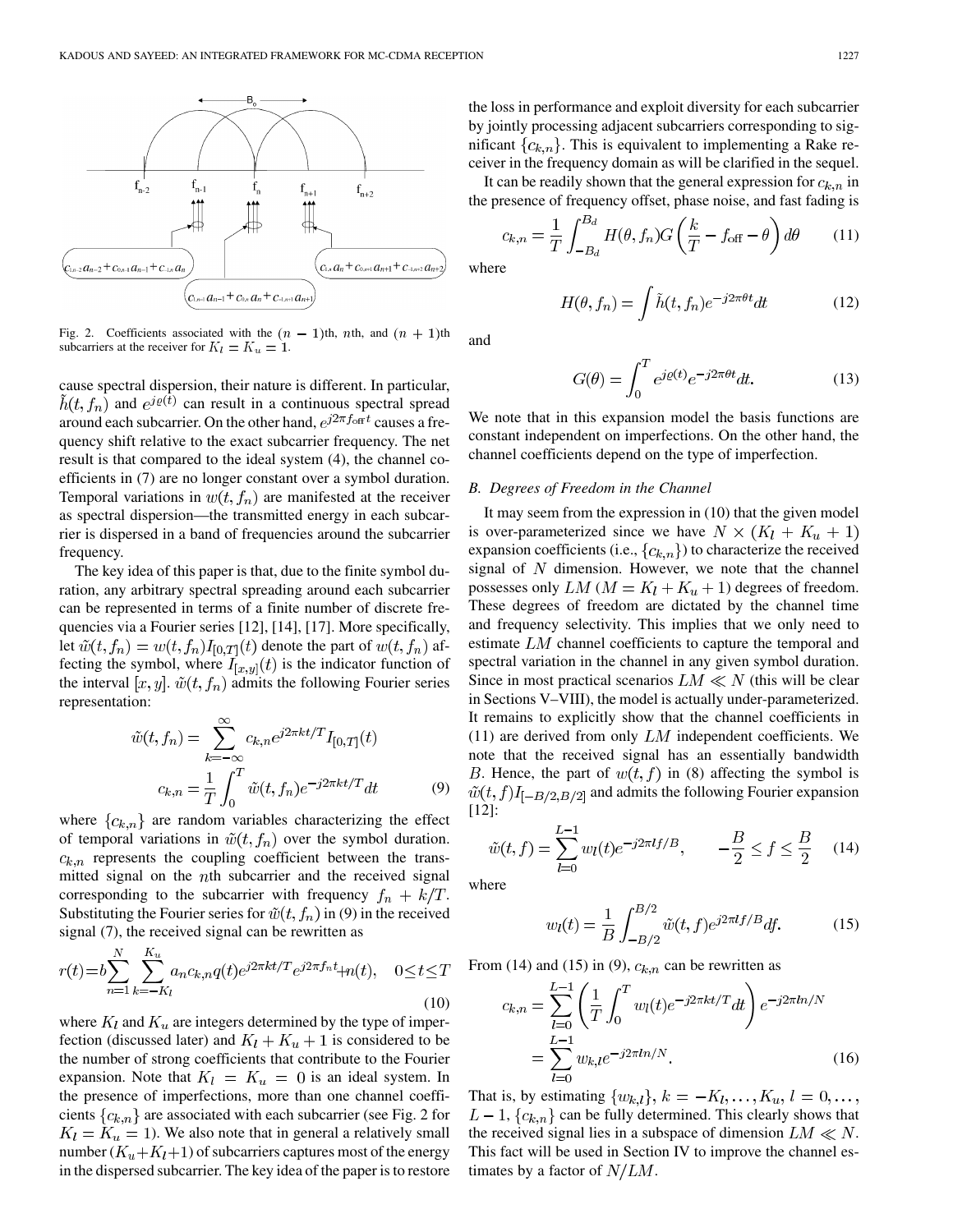As seen from the representation in (10), the constants  $K_l$  and  $K_u$  determine the number of degrees of freedom as a result of time selectivity. Accurate values for  $K_l$  and  $K_u$  that capture the transmitted energy are useful in the context of noisy channel estimation. This is akin to finger management in Rake receivers [[13\]](#page-10-0). Considering Rake fingers outside the  $[-K_l, K_u]$ range will be mainly collecting noise and interference. This calls for an accurate determination of  $K_l$  and  $K_u$ . We also note that values of  $K_l$  and  $K_u$  are dependent on the type of imperfection. For instance, we would expect frequency offset to require fewer channel coefficients as compared to fast fading or phase noise.

The values of  $K_l$  and  $K_u$  are determined based on the energy captured by the channel coefficients. The energy is dictated by the second-order statistics of the coefficients  ${c_{k,n}}$  which are captured by the correlation function  $\rho(k,n;m,q) = E[c_{k,n}c_{m,q}^*]$  and vary with the type of imperfection. Since  $H(\theta, f_n)$  and  $G(\theta)$  in (11) are statistically independent, and  $H(\theta, f_n)$  is uncorrelated for different values of  $\theta$  [[13\]](#page-10-0),  $\rho(k, n; m, q)$  is shown in (17), at the bottom of the page, where

$$
E[H(\theta, f_n)H^*(\theta', f_q)] = \psi(\theta, f_n - f_q)\delta(\theta - \theta')
$$
  

$$
\psi(\theta, \Delta f) = FT_{\{\Delta t\}} \{\phi(\Delta t, \Delta f)\}
$$
  

$$
= \int \phi(\Delta t, \Delta f)e^{-j2\pi\theta \Delta t}d\Delta t
$$
  

$$
= \Phi_{\theta}(\theta)\psi_{\Delta f}(\Delta f)
$$
 (18)

and

$$
\varphi(\theta_1, \theta_2) = E\left[G\left(\frac{\theta_1}{T}\right)G^*\left(\frac{\theta_2}{T}\right)\right].\tag{19}
$$

 $\varphi(\theta_1, \theta_2)$  depends on phase noise statistics and is discussed in more detail in Section VII. The values of  $K_l$  and  $K_u$  for different combination of imperfections are obtained in Sections V–VII using explicit expressions of the correlation function defined in (17).

# *C. Receiver Performance*

In this section, we analyze the performance of a coherent receiver employing maximal ratio combining (MRC) based on the proposed signal model in (10). Define the test statistics to be the projection of the received signal on the Fourier basis functions. The *n*th test statistic is

$$
z_n = \frac{1}{\sqrt{T}} \int_0^T r(t)e^{-j2\pi(n/T)t} dt
$$
  
=  $ba_nc_{0,n} + b \sum_{k=-K_l, k \neq 0}^{K_u} c_{k,n-k}a_{n-k} + v_n$  (20)

where  $\{v_n\}$  are uncorrelated Gaussian random variables with zero mean and variance  $\sigma^2$ . We analyze two different receiver structures in the context of the proposed expansion model.

- R1: This is the conventional receiver that ignores the effect of imperfections. It employs bit detection based only on the first term in the right-hand side of (20). Note that the first term is the desired signal component while the second term is the ICI due to imperfections.
- R2: This is the MF receiver structure that in detecting the information on a given subcarrier, it jointly processes a subset of adjacent subcarriers.

Notice that in absence of imperfections (i.e.,  $K_l = K_u = 0$ ),  $z_n = ba_n c_{0,n} + v_n$ . The receiver structure **R1** is optimal in this case. It is convenient to express the test statistics (20) in matrix form2

$$
z_n = b (a_n c_{0,n} + \mathbf{a}_n^T \mathbf{c}_n) + v_n = b (g_o(n) + \dot{g}(n)) + v_n
$$
 (21)  
where

 $\mathbf{a}_n = [a_{n+K_u}, \dots, a_{n-1}, a_{n+1}, \dots, a_{n-K_l}]^T$ 

and

 $\mathbf{c}_n = [c_{-K_u, n+K_u}, \dots, c_{-1,n+1} \ c_{1,n-1}, \dots, c_{K_l, n-K_l}]^T.$ Note that in the above definitions,  $a_i = 0$  if  $i < 1$  or  $i > N$ . Stacking the test statistics in one vector, we have

$$
\mathbf{z} = b\mathbf{g} + \mathbf{v} = b(\mathbf{g}_o + \mathbf{\dot{g}}) + \mathbf{v}
$$
 (22)

where  $g = g_0 + \hat{g}$  is the noise-free test statistics vector.  $g_0 =$  $A_0C_0$  denotes the part of g corresponding to  $k = 0$  coefficients, that is, the desired signal in absence of imperfections.  $\hat{\mathbf{g}} = \mathbf{A}\mathbf{c}$ corresponds to  $k \neq 0$  and represents the ICI term within the test statistics. In these definitions

$$
\mathbf{A}_{o} = \text{diag}(a_{1}, a_{2},..., a_{N})
$$
\n
$$
\mathbf{c}_{o} = [c_{0,1}, c_{0,2}, \cdots, c_{0,N}]^{T}
$$
\n
$$
\mathbf{A} = \begin{bmatrix}\n\mathbf{a}_{1}^{T} & \mathbf{0} & \cdots & \mathbf{0} \\
\mathbf{0} & \mathbf{a}_{2}^{T} & \cdots & \mathbf{0} \\
\vdots & \ddots & \ddots & \vdots \\
\mathbf{0} & \cdots & \mathbf{0} & \mathbf{a}_{N}^{T}\n\end{bmatrix}
$$
\n
$$
\mathbf{c} = [\mathbf{c}_{1}^{T}, \mathbf{c}_{2}^{T}, \cdots, \mathbf{c}_{N}^{T}]^{T}
$$
\n(23)

and

$$
\mathbf{c} = [\mathbf{c}_1^T, \quad \mathbf{c}_2^T, \quad \cdots \quad \mathbf{c}_N^T]^T. \tag{24}
$$

Clearly, both  $g_0$  and  $\dot{g}$  carry information about the transmitted information bit. The MF receiver considers both terms in bit

 $2 \mathbf{x}^T$  denotes the transpose and  $\mathbf{x}^H$  the complex conjugate transpose of vector x.

$$
\rho(k,n;m,q) = E[c_{k,n}c_{m,q}^*] = \frac{1}{T^2} \int_{-B_d}^{B_d} \int_{-B_d}^{B_d} E\left[H(\theta, f_n)H^*(\theta', f_q)\right]
$$

$$
\times E\left[G\left(\frac{k}{T} - f_{\text{off}} - \theta\right)G^*\left(\frac{m}{T} - f_{\text{off}} - \theta'\right)\right]d\theta d\theta'
$$

$$
= \frac{1}{T^2} \int_{-B_d}^{B_d} \psi(\theta, f_n - f_q)\varphi(k - \theta T - f_{\text{off}}T, m - \theta T - f_{\text{off}}T) d\theta \tag{17}
$$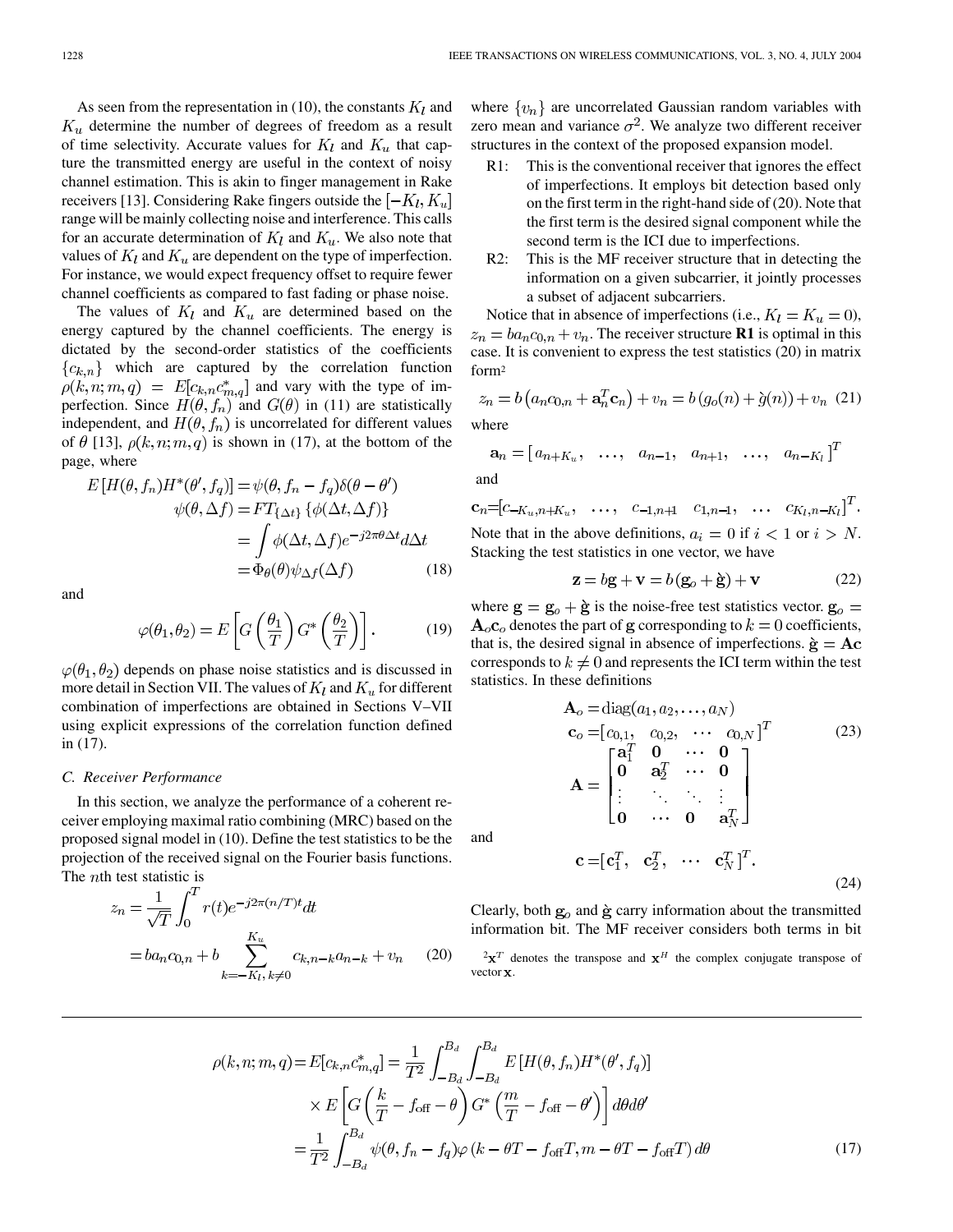decision and is optimal.3 The bit decision based on MRC is given by

$$
\hat{b} = \text{sign}\left\{ \text{real}\left[\mathbf{f}^H \mathbf{z}\right] \right\} \tag{25}
$$

$$
\mathbf{f} = \begin{Bmatrix} \mathbf{g}_o, & \mathbf{R1} \\ \mathbf{g}, & \mathbf{R2} \end{Bmatrix} . \tag{26}
$$

If  $f$  is known at the receiver, the conditional probability of error  $(P_e(\mathbf{f}))$  can be obtained as

$$
P_e(\mathbf{f}) = Q\left(\sqrt{2\frac{\mathbf{f}^H\mathbf{f}}{\sigma^2}}\right) \tag{27}
$$

where  $Q(x) = (1/\sqrt{2\pi}) \int_x^{\infty} e^{-x^2/2} dx$ . For **R1** in (27), the second term on the right-hand side of (20) is taken to be zero, i.e., the ICI term is not considered. This provides an upper bound on **R1** performance.4

The unconditional  $P_e$  is obtained by averaging the expression in  $(27)$  over the distribution of f. If f is a complex Gaussian vector,  $P_e$  has a closed form expression given by [[13\]](#page-10-0)

$$
P_e = \sum_{l=1}^{D} \frac{\pi_l}{2} \left[ 1 - \sqrt{\frac{\mu_l}{1 + \mu_l}} \right], \quad \pi_l = \prod_{i=1, i \neq l}^{D} \frac{\mu_l}{\mu_l - \mu_i} \quad (28)
$$

where  $\mu_l, l = 1, 2, \dots, D$  are the nonzero eigenvalues of  $(1/\sigma^2)$ **R**<sub>f,f</sub> =  $(1/\sigma^2)E$ **[ff**<sup>H</sup>]. Using (26), these eigenvalues correspond to the nonzero eigenvalues of  $\mathbf{R}_{\mathbf{g}_o,\mathbf{g}_o}$  for **R1**, and  $\mathbf{R}_{g,g}$  for **R2**. In this case, the number of nonzero eigenvalues reflects the diversity order and is dependent on the second-order statistics of the coefficients f or equivalently the second-order statistics of  $\{c_{k,n}\}\)$  that are captured by the correlation function in  $(17)$ . If on the other hand  $f$  is not complex Gaussian (as in the case of phase noise),  $P_e$  depends on higher order statistics and the closed form expression is not easy to obtain. For such cases, we resort to simulations to assess the receivers performance.

In the next section, we discuss in detail the problem of estimating the  ${c_{k,n}}$  coefficients.

# IV. CHANNEL ESTIMATION ISSUES

In Section III-C, we showed the probability of error if f is perfectly estimated. In this section, we discuss the channel estimation requirements to implement **R2**. We adopt a pilot-aided channel estimation approach based on the least square (LS) criterion. We assume that the pilot test statistics suffer no interference from data. This can be made possible by having the pilot and data signals simultaneously transmitted on different spreading sequences with minimal cross correlation [\[18](#page-11-0)].

Using  $(16)$  in  $(20)$ , the *n*th test statistic can be written as

$$
z_n = b \sum_{k=-K_l}^{K_u} \sum_{l=0}^{L-1} a_{n-k} w_{k,l} e^{-j2\pi l(n-k)/N} + v_n = \mathbf{q}_n^T \mathbf{w} + v_n
$$
\n(29)

where  $\mathbf{q}_n = [\mathbf{q}_{n}^T, \dots, \mathbf{q}_{n}^T, \dots]^T$ , , , and  $\mathbf{w}_l = [w_{-K_l, l}, \dots, w_{K_u, l}]^T$ . In the pilot phase,  $b$  is known and without loss of generality

<sup>3</sup>The MF receiver is only optimal in the single-user scenario when one symbol is detected at a time (one shot detection).

4The ICI term in (20) will be included for **R1** in the case of phase noise.  ${}^{5}\mathbf{R}_{\mathbf{x},\mathbf{y}} = E[\mathbf{xy}^H].$ 

is chosen to be one. Cascading all test statistics in the pilot phase in one vector, we get

$$
z_{\text{pilot}} = g + v = Qw + v \tag{30}
$$

$$
\mathbf{Q} = \begin{bmatrix} \mathbf{q}_{1,0}^T, & \mathbf{q}_{1,1}^T, & \dots, & \mathbf{q}_{1,L-1}^T \\ \mathbf{q}_{2,0}^T, & \ddots, & \dots, & \mathbf{q}_{2,L-1}^T \\ \dots, & \ddots, & \ddots, & \dots \\ \mathbf{q}_{N,0}^T, & \mathbf{q}_{N,1}^T, & \dots, & \mathbf{q}_{N,L-1}^T \end{bmatrix}
$$

The LS channel estimate is, thus, given by

where

$$
\hat{\mathbf{w}} = \left(\mathbf{Q}^H \mathbf{Q}\right)^{-1} \mathbf{Q} \mathbf{z}_{\text{pilot}}
$$
 (31)

and the estimated MF response is  $\hat{\mathbf{g}} = \mathbf{Q}\hat{\mathbf{w}}$ . The mean-square error (MSE) is defined as

$$
MSE = E \left[ ||\mathbf{g} - \hat{\mathbf{g}}||^2 \right]
$$
\n
$$
= \text{trace} \left[ \mathbf{Q} (\mathbf{Q}^H \mathbf{Q})^{-1} \mathbf{Q}^H \right] = \text{trace} [\mathbf{I}_{LM}] = LM\sigma^2
$$
\n(33)

where trace  $[A]$  is the sum of the diagonal entries in  $A$ , and  $\mathbf{I}_P$  is the  $P \times P$  identity matrix. We note that if g is to be directly estimated from (30), the MSE would be  $N\sigma^2$ . That is utilizing the actual degrees of freedom in the channel improves the channel estimation error by a factor of  $N/LM$ .

Channel estimation can be enhanced by involving multiple symbols in the estimation process parallel to [\[18](#page-11-0)]. This is always possible within a window of adjacent symbols where the channel coefficients, across different symbols, are highly correlated. More details about this approach for channel estimation are outside the scope of this paper.

In subsequent sections, we explicitly determine the channel coefficients statistics for different types of imperfections that helps in determining  $K_l$  and  $K_u$ .

# V. RECEPTION IN THE PRESENCE OF FAST FADING

When only fast fading is present,  $w(t, f_n) = h(t, f_n)$ ,  $f_{\text{off}} =$ 0, and  $\rho(t) = 0$  in (8). The  $\{c_{k,n}\}\$ in (11) are given by [[14\]](#page-10-0), [[12\]](#page-10-0)

$$
c_{k,n} = \int_{-B_d}^{B_d} H(\theta, f_n) \text{sinc}\left(\left(\frac{k}{T} - \theta\right)T\right) e^{-j\pi T(k/T - \theta)} d\theta.
$$
\n(34)

The correlation function is given by

$$
\rho(k, n; m, q) =
$$
  
\n
$$
e^{-j\pi(k-m)} \int_{-B_d}^{B_d} \psi(\theta, \Delta f) \operatorname{sinc}\left(\left(\frac{k}{T} - \theta\right) T\right) \operatorname{sinc}\left(\left(\frac{m}{T} - \theta\right) T\right) d\theta
$$
\n(35)

where  $\Delta f = f_n - f_q$  and  $\psi(\theta, \Delta f)$  is defined in (18).

To determine  $K_l$  and  $K_u$ , we study the power captured by the  $c_{k,n}$  coefficient, that is  $\rho(k,n;k,n)$ . It is clear that  $\rho(k,n;k,n)$ is symmetric in k. Thus,  $K_l = K_u = K$ . Fig. 3(a) shows the power in  $\{c_{k,n}\}\$ , for any given n, and  $B_dT = 2$ . It is evident that most of the energy (and diversity) is captured by  $|k| \le K = 2$ . The expression in (34) is a smoothing of  $H(\theta, f_n)$  over  $\theta$  with a sinc function having a null-to-null bandwidth  $2/T$ . It follows that for any  $n, K = [B_d]$  is a good upper bound on the number of significant channel coefficients [[14\]](#page-10-0), [[12\]](#page-10-0). For each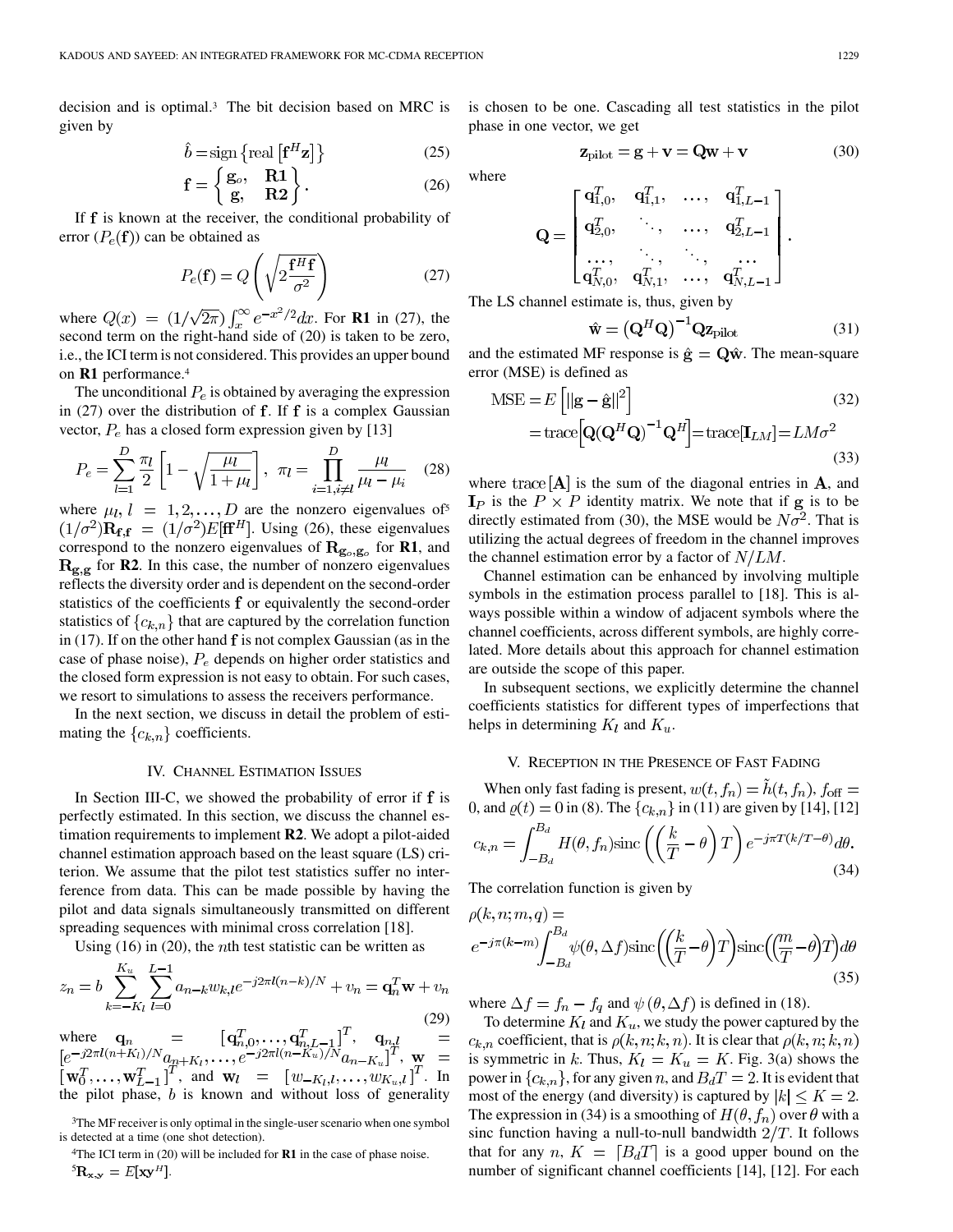

Fig. 3. Normalized energy captured by the  $k$ th coefficient. (a) Fast fading channels with  $B_dT = 2$ . (b) Slowly fading channel in the presence of frequency offset with  $f_{\text{off}}T = 0.8$ . (c)  $B_dT = 2$ ,  $f_{\text{off}}T = 0.8$ .

n, as long as  $\{c_{k,n}, k = -K, \ldots, K\}$  are weakly correlated

(which is the case of WSSUS channel), receivers **R2** would exploit Doppler diversity due to the increase in the rank of  $R_{f,f}$ in **R2** over that in **R1**. Thus, **R2** provides better performance compared to **R1** by collecting the dispersed energy as well as exploiting Doppler diversity [[12\]](#page-10-0).

#### VI. RECEPTION IN THE PRESENCE OF FREQUENCY OFFSET

We now consider the case when there exists a frequency offset  $f_{\text{off}}$  between the transmitter and receiver local oscillators (no phase noise). Subcarrier frequency offset causes severe attenuation in each subcarrier as well as ICI between the different subcarriers (see, e.g., [\[19](#page-11-0)]). We consider both slow and fast fading channels.

# *A. Frequency Offset Correction in Slow Fading Channels*

In this case,  $w(t, f_n) = \tilde{h}(f_n) e^{j2\pi f_{\text{off}}t}$  in (8) and the  $\{c_{k,n}\}$ in (11) are given by

$$
c_{k,n} = \tilde{h}(f_n)\text{sinc}\left(k - f_{\text{off}}T\right)e^{-j\pi\left(k - f_{\text{off}}T\right)}.\tag{36}
$$

From (36), the correlation function of the coefficients is given by

$$
\rho(k, n; m, q) =
$$
  

$$
e^{-j\pi(k-m)}\psi_{\Delta f}(\Delta f)\operatorname{sinc}(k - f_{\text{off}}T)\operatorname{sinc}(m - f_{\text{off}}T) \quad (37)
$$

where  $\Delta f = f_n - f_q$ . Since most of the dominant coefficients in (36) lie in the main lobe of the sinc function, we have

$$
K_l = \lceil -f_{\text{off}} T \rceil \text{and } K_u = \lceil f_{\text{off}} T \rceil. \tag{38}
$$

Fig.  $3(b)$  shows the energy captured by the kth coefficient at  $f_{\text{off}}T = 0.8$ . It is evident that (38) provides a good estimate for the range of dominant coefficients.

We note from (37) that in this case, the covariance matrix  $\mathbf{R}_{\mathbf{f},\mathbf{f}}$ has the same rank for **R1** and **R2**. This is because the statistics depend on  $\psi_{\Delta f}(\Delta f)$  which does not depend on  $f_{\text{off}}$ . For any *n* there is essentially a single dominant coefficient  $c_{k,n}$ —the frequency offset simply shifts the location of this coefficient. Hence, no additional diversity is available in this case. However, **R2** restore the loss in performance encountered by **R1** by collecting the dispersed energy.

*B. Frequency Offset Correction in Fast Fading Channels* In this case,  $w(t, f_n) = \tilde{h}(t, f_n) e^{j2\pi f_{\text{off}}t}$  in (8) and

$$
c_{k,n} = \int_{-B_d}^{B_d} H(\theta, f_n) \operatorname{sinc}\left(\left(\frac{k}{T} - f_{\text{off}} - \theta\right)T\right) e^{-j\pi T (k/T - f_{\text{off}} - \theta)} d\theta.
$$
\n(39)

The correlation function of the coefficients is given by (40), shown at the bottom of the following page. Similar to Sections V and VI-A,  $K_l = [B_dT - f_{\text{off}}T]$ , and  $K_u = [B_dT + f_{\text{off}}T]$ . Fig. 3(c) show the distribution of energy over k for  $B_dT = 2$ and  $f_{\text{off}}T = 0.8$ . In this case, **R2** not only restore the loss in performance due to frequency offset, but yield further improvement due to Doppler diversity.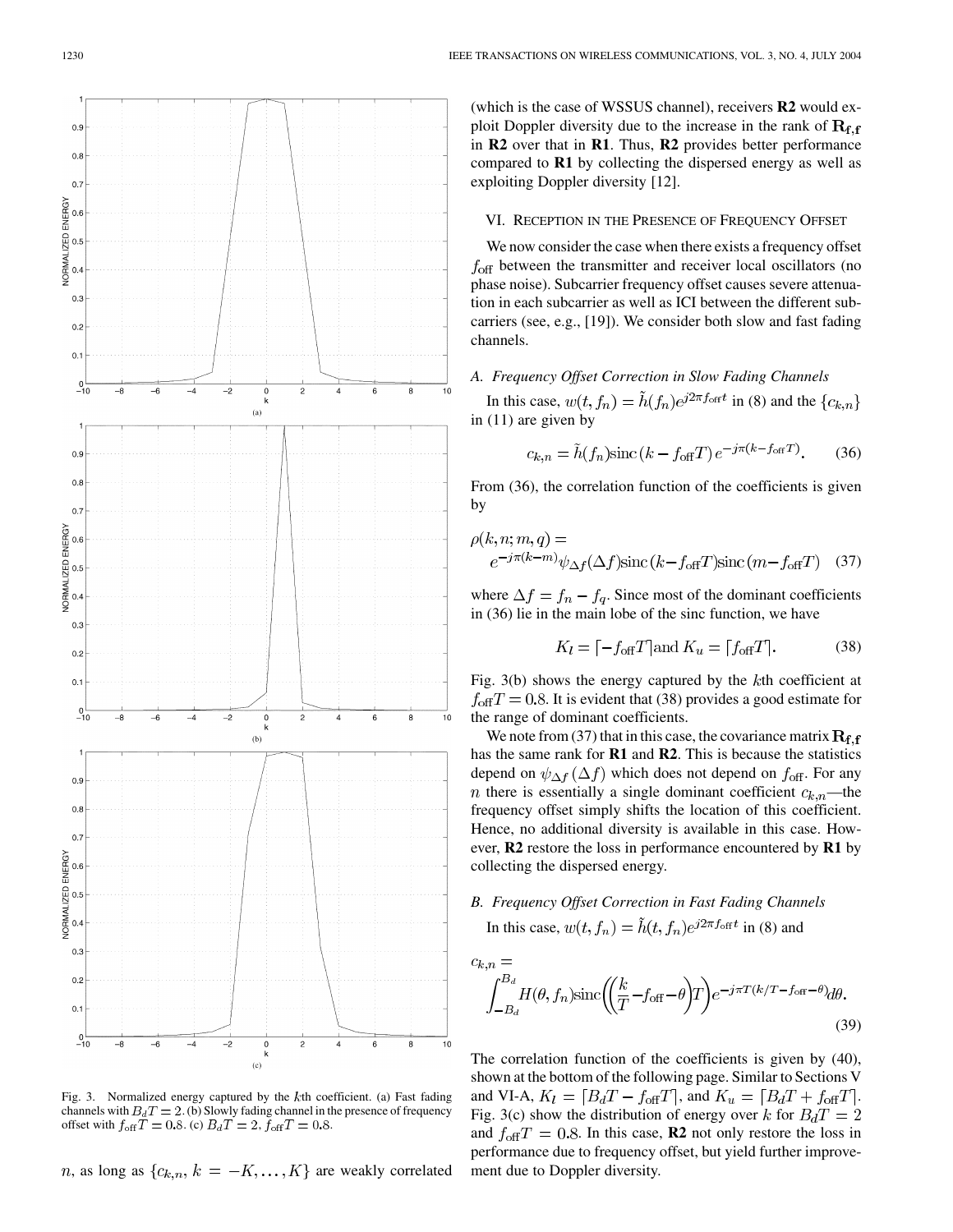#### VII. RECEPTION IN THE PRESENCE OF PHASE NOISE

We consider slow fading for simplicity in this case. As reported in many papers (see, e.g., [\[5](#page-10-0)]–[\[8\]](#page-10-0)), the performance of OFDM systems degrades severely in the presence of phase noise and frequency offsets. Phase noise is particularly serious problem when relatively low-cost tuners are employed at the receiver.

In this case, the received signal for the first symbol can be expressed as

$$
r(t) = b \sum_{n=1}^{N} a_n \tilde{h}(f_n) q(t) e^{j2\pi f_n t} e^{j\varrho(t)} + n(t)
$$
  
=  $bx(t)e^{j\varrho(t)} + n(t)$  (41)

where  $\rho(t)$  is modeled as Brownian motion (or Wiener–Lévy) process with zero mean and variance  $2\pi\beta t$  [\[7](#page-10-0)], [[20\]](#page-11-0), [\[21](#page-11-0)]. If the phase noise realization is known at the receiver along with the channel coefficients  $\{\tilde{h}(f_n)\}\$ , the optimal decision statistic is

$$
\zeta = \int_0^T x^*(t)e^{-j\varrho(t)}r(t)dt = b\int_0^T |x(t)|^2 dt + \int_0^T x^*(t)n(t)dt
$$
\n(42)

which cancels phase noise and there is no loss in performance. In our framework,  $w(t, f_n) = h(f_n)e^{j\varrho(t)}$  in (8) and the coefficients  $\{c_{k,n}\}\$ in the model (11) are given by

$$
c_{k,n} = \frac{1}{T}\tilde{h}(f_n)G(\frac{k}{T}) = \frac{1}{T}\tilde{h}(f_n)\int_0^T e^{j\varrho(t)}e^{-j(2\pi kt/T)}dt.
$$
\n(43)

The performance can be restored by processing the discrete frequencies in  $(43)$  as opposed to the continuous processing in  $(42)$ .

The correlation function defined in (17) is given by

$$
\rho(k,n;m,q) = \frac{1}{T^2} \psi_{\Delta f}(\Delta f) \varphi(k,m)
$$
\n(44)

where  $\Delta f = f_n - f_q$ ,  $\psi_{\Delta f} (f_n - f_q)$  is defined in Section II-A, and

$$
\varphi(x,y) = E\left[G\left(\frac{x}{T}\right)G^*\left(\frac{y}{T}\right)\right]
$$

$$
= E\left[\int_0^T \int_0^T e^{j(\varrho(\hat{t}) - \varrho(\hat{u}))} e^{-j2\pi(x\hat{t} - y\hat{u})/T} dt d\hat{u}\right].
$$
(45)

We note that, for a particular  $t, u, \rho(t) - \rho(u)$  is a Gaussian random variable with zero mean and variance  $2\pi\beta|t-u|$ . It can be shown that

$$
E\left[e^{j(\varrho(t)-\varrho(u))}\right] = e^{-\pi\beta|t-u|}
$$
\n(46)

that is, the characteristic function of  $\rho(t) - \rho(u)$  evaluated at a particular point. After some algebraic manipulations, the expression in (45) can be written as (47), shown at the bottom of the page, where  $\gamma = \beta T$ ,  $\alpha = (\gamma + j2x)(\gamma + j2y)$ , and  $\delta = (\gamma - j2x)(\gamma - j2y).$ 

We note that  $f$  in (26) is no longer Gaussian in this case. Hence, the system performance does not only depend on  $\mathbf{R}_{\mathbf{f},\mathbf{f}}$ but rather on higher order statistics as well. However, the correlation function in (47) can be used to determine the number of coefficients  $\{c_{k,n}\}\$  (i.e.,  $K_l$  and  $K_u$ ) needed to capture the dispersed energy. The power in the coefficients is proportional to

$$
\varphi(x,x) = \frac{2T^2}{\pi} \left\{ \frac{\gamma}{\gamma^2 + 4x^2} - \frac{(\gamma^2 - 4x^2)}{\pi(\gamma^2 + 4x^2)^2} + \frac{e^{-\pi\gamma}}{\pi} \times \left[ \frac{(\gamma^2 - 4x^2)\cos(2\pi\gamma) - 4\gamma x \sin(2\pi\gamma)}{(\gamma^2 + 4x^2)^2} \right] \right\}.
$$
\n(48)

Special case of (47) for integer variables  $k, m$  is

$$
\varphi(k,m) = \frac{2T^2}{\pi^2} \frac{(\gamma^2 - 4km) (e^{-\pi\gamma} - 1)}{(\gamma^2 + 4k^2) (\gamma^2 + 4m^2)}
$$
(49)

and the corresponding power at  $k = m$  is

$$
\varphi(k,k) = \frac{2T^2}{\pi} \left[ \frac{\gamma}{(\gamma^2 + 4k^2)} - \frac{(\gamma^2 - 4k^2)(1 - e^{-\pi \gamma})}{\pi (\gamma^2 + 4k^2)^2} \right].
$$
\n(50)

Fig. 4(a) shows the normalized energy captured by the coefficients on a symbol duration  $T$  as a function of the coefficient index  $k$ . As evident, the energy of the coefficients is symmetric around  $k = 0$ . Hence,  $K_l = K_u = K$ . The function  $\varphi(k, k)$  in (50) does not have a zero for any finite k, but it is monotonically decreasing with  $k$ . One way to choose  $K$  is so that only those  $\{c_{k,n}\}$  are included whose normalized power is above some preset threshold  $\epsilon > 0$ . Fig. 4(b) shows K as a function of  $\beta T$  for different threshold values.

As mentioned earlier, due to non-Gaussianity of phase noise, the expression of  $P_e$  in (28) is no longer valid. In this case, we assess system performance via simulations.

$$
\rho(k, n; m, q) = e^{-j\pi(k-m)} \int_{-B_d}^{B_d} \psi(\theta, \Delta f) \operatorname{sinc}\left(\left(\frac{k}{T} - f_{\text{off}} - \theta\right)T\right) \times \operatorname{sinc}\left(\left(\frac{m}{T} - f_{\text{off}} - \theta\right)T\right) d\theta \tag{40}
$$

$$
\varphi(x,y) = \frac{T^2}{\pi^2} \left[ \frac{T^2}{\pi^2} \frac{\gamma \left( e^{j2\pi(y-x)} - 1 \right)}{j \left( \gamma^2 + 4x^2 \right) (y-x)} + \frac{\left( \alpha e^{-\pi(\gamma - j2y)} - \delta e^{j2\pi(y-x)} + \delta e^{-\pi(\gamma + j2x)} - \alpha \right)}{\left( \gamma^2 + 4x^2 \right) \left( \gamma^2 + 4y^2 \right)} \right]
$$
(47)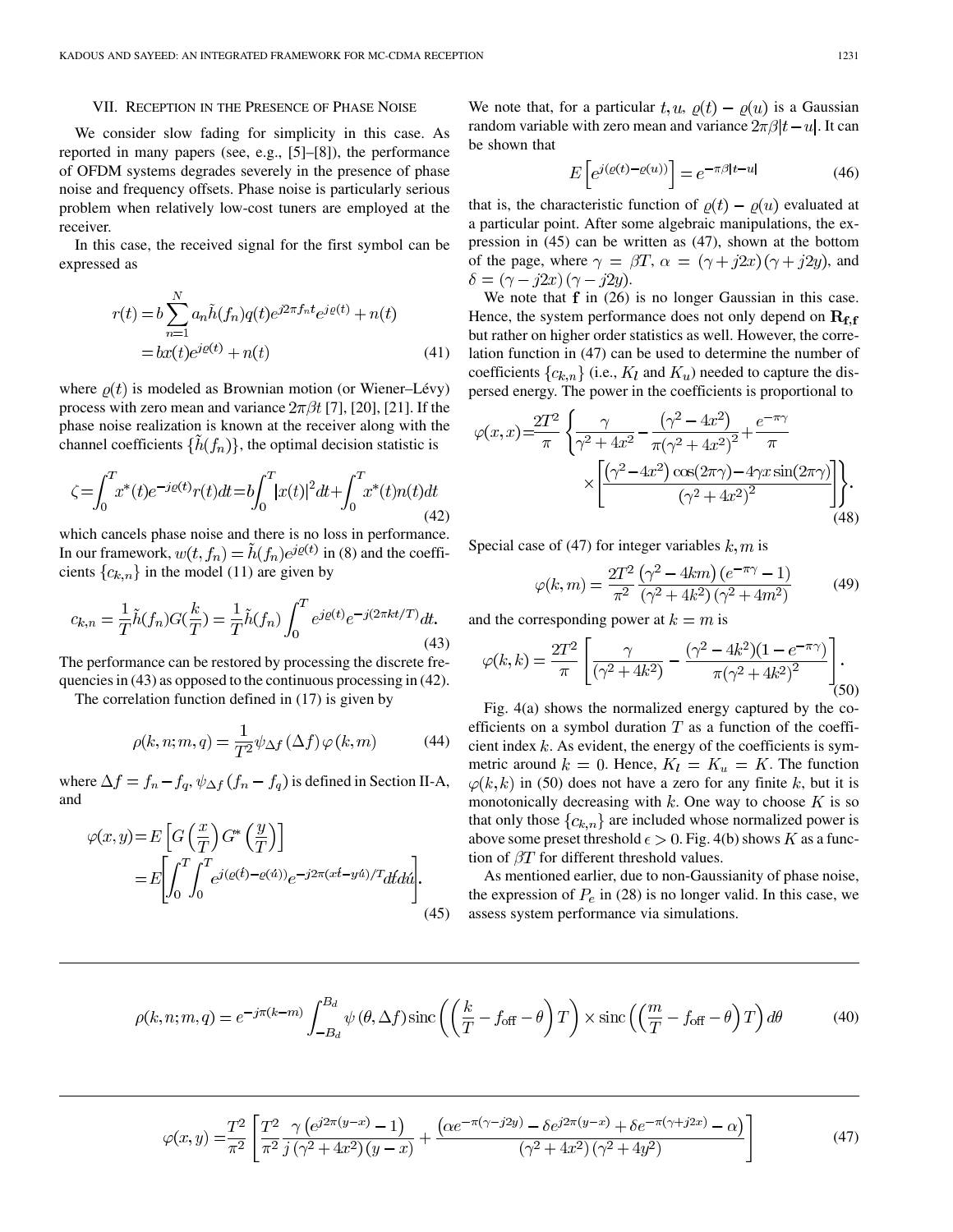

Fig. 4.  $(a)$  Normalized energy captured by the  $k$ th coefficient in the presence of phase noise. (b) The number of coefficients  $K$  whose normalized power exceeds a threshold  $\epsilon = 0.1, 0.01$  as a function of  $\beta T$ .

#### VIII. NUMERICAL RESULTS

In this section, we address the performance of the proposed receiver via various examples emphasizing different types of imperfections. All the examples are based on a system using a Gold code with length  $N = 127$  that is used to modulate the different subcarriers. We consider a WSSUS channel model where the power in the different paths decays exponentially and the Doppler spectrum is flat for  $\theta \in [-B_d, B_d]$  and zero elsewhere. The separability assumption in (2) is used in Examples 1 and 3. All the results correspond to BPSK signaling. System performance is compared in terms of  $P_e$  as a function of the parameters,  $B_dT$ ,  $f_{\text{off}}T$ , and  $\beta T$ . In Examples 1, 2, 3, and 4, we compare the performance of the MF receiver **R2** relative to conventional receiver **R1** assuming perfect knowledge of **f** [defined in (26)]. In Example 5, we address the system performance of **R2** (for phase noise imperfection) in the presence of channel estimation. In Examples 1, 2, and 3 (based on analytical results), the



Fig. 5. (a) System performance as a function of fast fading parameter  $B_dT$ at  $SNR = 10$  dB. (b) System performance as a function of frequency offset parameter  $f_{\text{off}}T$  at SNR = 10 dB.

 $P_e$  computation for **R1** ignores ICI and is, thus, a lower bound on the  $P_e$  of the conventional receiver operating in the presence of imperfections. In Examples 4 and 5, Monte Carlo simulations are used to assess system performance in the presence of phase noise. The phase noise is modeled as a random walk process with zero mean and variance  $2\pi\beta t$ . In Example 4, the effects of ICI are included in **R1** as well.

# *A. Example 1*

We compare the two receivers in fast fading channels ( $B_dT$ ) 0,  $f_{\text{off}}T = 0$ , and  $\beta T = 0$ ), SNR = 10 dB,  $L = 6$ , and  $K = 3$  which is sufficient to capture the signal energy for the range of  $TB<sub>d</sub>$  considered. Perfect knowledge of f automatically takes care of insignificant coefficient in the range  $-K$ ,  $K$ . Fig. 5(a) shows the performance of the three receivers as a function of  $B_dT$ . The  $P_e$  of the conventional receiver **R1** increases monotonically with increasing  $B_dT$ . The performance of **R2** improves with  $B_dT$  due to Doppler diversity.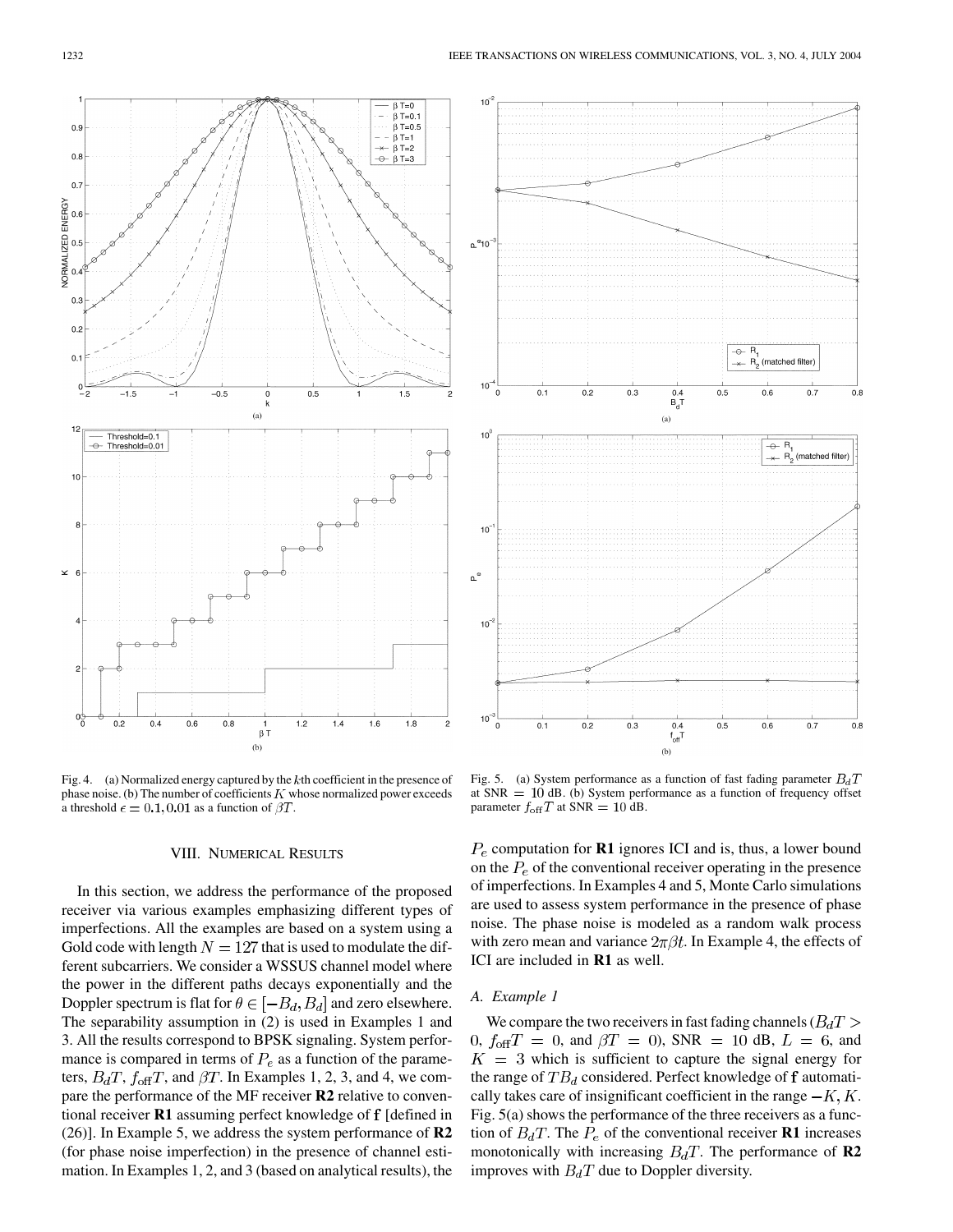

Fig. 6. (a) System performance as a function of  $B_dT$  at SNR = 10 dB and  $f_{\text{off}}T = 0.2$ . (b) System performance as a function of  $f_{\text{off}}T$  at SNR = 10 dB and  $B_dT = 0.2$ .

#### *B. Example 2*

This example compares the performance of the receivers in the presence of frequency offset in a slowly fading channel (i.e.,  $B_dT = 0, f_{\text{off}}T > 0$  and  $\beta T = 0$ ), SNR = 10 dB,  $L =$ 6, and  $K_l = K_u = 3$ . Fig. 5(b) shows the performance as a function of  $f_{\text{off}}T$ . The degradation in the performance of the conventional receiver **R1** with increasing in  $f_{\text{off}}T$  is evident. The performance of **R2** is constant, unaffected by the increase of  $f_{\text{off}}T$ . It fully restores the performance to the offset-free case. However, as expected, no Doppler diversity is exploited in this case.

#### *C. Example 3*

This example considers effects of frequency offset in a fast fading channel (i.e.,  $B_dT > 0$ ,  $f_{\text{off}}T > 0$  and  $\beta T = 0$ ), SNR = 10 dB,  $L = 6$ , and  $K_l = K_u = 3$ . Fig. 6(a) shows the performance as a function of  $B_dT$  for fixed  $f_{\text{off}}T = 0.2$ . Comparing the figure to Fig. 5(a), it is clear that the performance of

Fig. 7. Receiver performance in the presence of phase noise at  $SNR = 10$  dB. (a)  $P_e$  as a function of  $\beta T$  for  $K = 10$ . (b)  $P_e$  as a function of K for  $\beta T = 0.8$ .

 $(b)$ 

 $\frac{5}{K}$ 

**R2** shows a similar trend with **R1** showing a loss at  $B_dT = 0$ due to frequency offset. Fig. 6(b) shows the performance as a function of  $f_{\text{off}}T$  at  $B_dT = 0.2$ . Comparing with Fig. 5(b), it is clear that in addition to correcting for the frequency offset, **R2** delivers improved performance due to Doppler diversity.

# *D. Example 4*

 $10<sup>7</sup>$ 

 $10$ 

 $10$ 

 $10$ 

 $10$ 

 $10$ 

 $\rightarrow$ 

 $\overline{B}_{2}$  R<sub>2</sub> (matched filter)

 $0.4$ 

 $0.8$ 

 $\frac{1}{\beta}$ 

 $(a)$ 

 $12$ 

 $1.4$ 

 $1.6$ 

 $R_2$  (matched filter)

1.8

 $0.6$ 

 $0.2$ 

This example compares the receivers in the presence of phase noise in a slowly fading channel (i.e.,  $B_dT = 0$ ,  $f_{\text{off}}T = 0$  and  $\beta T > 0$ ), SNR = 10 dB,  $L = 6$ , and  $K = 10$ . The results are based on Monte Carlo simulations. Fig. 7(a) shows the system performance as a function of  $\beta T$ . The severe deterioration in performance of **R1** is evident. The optimal performance of **R2** is obvious since it is almost unaffected even at higher values of  $\beta T$  because **R2** collects all the dispersed energy ( $K = 10$  is sufficiently large for the considered values of  $\beta T$ ).

Fig. 7(b) assesses receiver performance as a function of  $K$  at  $\beta T = 0.8$  for **R2**. We see that the performance almost saturates after  $K = 2$ . This approximation corresponds to a threshold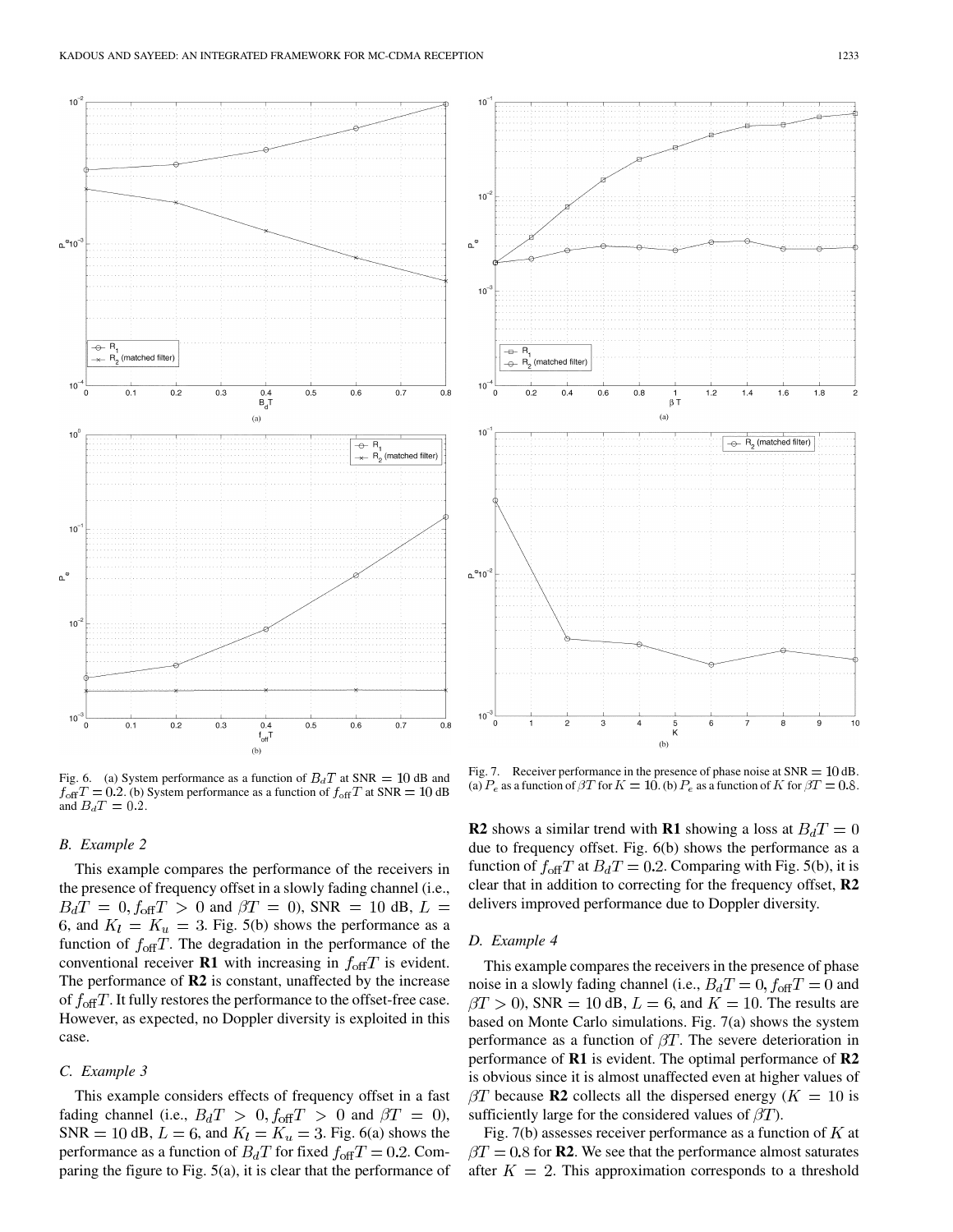<span id="page-10-0"></span>

Fig. 8. Receiver performance with estimated channel coefficients at SNR<sub>data</sub> = 10 dB,  $K = 3$ , and  $L = 4$ . (a)  $P_e$  as a function of  $\beta T$  for SNR  $_{\text{pilot}}$  = 20 dB. (b)  $P_e$  as a function of SNR  $_{\text{pilot}}$  for  $\beta T = 0.5$ .

 $\epsilon = 0.08$ . This suggests that a relatively small subset of K subcarriers in  $(43)$  is sufficient to restore the loss in performance due to moderate phase noise.

#### *E. Example 5*

This example shows the performance of **R2** with ideal and estimated channel coefficients in the presence of phase noise. The examples considers a slowly fading channel (i.e.,  $B_dT =$  $0, f_{\text{off}}T = 0$  and  $\beta T > 0$ ), the data signal-to-noise ratio (SNR) is taken to be  $SNR_{data} = 10$  dB,  $L = 4$ , and  $K = 3$ . Channel estimation is done similar to Section IV where  $LM = 4 \times (3+)$  $(3+1) = 28$  coefficients are required to be estimated. The results are based on Monte Carlo simulations.

Fig. 8(a) shows the  $P_e$  versus  $\beta T$  for SNR  $_{\text{pilot}} = 20$  dB. Fig. 8(b) shows the  $P_e$  versus SNR pilot for  $\beta T = 0.5$ . It is clear in Fig. 8(a) that **R2**, in the presence of channel estimation, still restores the performance loss due to phase noise imperfection. However, the figure shows a gap between the performance of exact and estimated channel coefficients. As mentioned before, this gap can be improved by building the channel estimates on multiple adjacent symbols. It also improves by increasing the pilot SNR, as shown in Fig. 8(b).

# IX. CONCLUSION

We have proposed an integrated receiver for MC-CDMA system operating in the presence of commonly encountered imperfections—frequency offsets, fast fading, and phase noise. The receiver structure is based on a canonical model for the received signal in terms of subcarrier basis functions that implements the MF, hence capturing the effects of all imperfections. In the case of frequency offset and phase noise, the proposed receiver fully restores the loss in performance of the conventional receivers. In the presence of fast fading, the proposed receiver actually delivers improved performance by exploiting Doppler diversity. The problem of channel estimation was discussed and a simple LS-based estimation scheme was provided. Our results demonstrate that significant gains in performance can be attained as long as accurate estimates of the channel coefficients are available. The universal structure of the proposed receiver eliminates the need to correct for each type of imperfection separately. We believe that the framework is extendable to covering other imperfections that causes ISI such as nonlinearities in power amplifiers.

#### **REFERENCES**

- [1] S. Hara and R. Prasad, "Overview of multicarrier CDMA," *IEEE Commun. Mag.*, vol. 35, pp. 126–133, Dec. 1997.
- [2] N. Yee, J.-P. Linnartz, and G. Fettweis, "Multicarrier CDMA in indoor wireless radio networks," in *Proc. IEEE PIMRC*, Sept. 1993, pp. 109–113.
- [3] V. M. DaSilva and E. S. Sousa, "Performance of orthogonal CDMA codes for quasisynchronous communication systems," in *IEEE ICUPC'93*, Ottawa, Canada, Oct. 1993, pp. 995–999.
- [4] L. Vandendorpe, "Multitone direct sequence CDMA for frequency selective fading channels," in *1st Symp. Communications Vehicular Technology*, Delft, The Netherlands, Oct. 1993.
- [5] T. Pollet, M. V. Bladel, and M. Moeneclaey, "BER senstivity of OFDM systems to carrier frequency offset and wiener phase noise," IEEE Trans. *Commun.*, vol. 43, pp. 191–193, Feb./Mar./Apr. 1995.
- [6] P. Robertson and S. Kaiser, "Analysis of the effect of phase-noise in orthogonal frequency division multiplex (OFDM) systems," in *Proc. IEEE ICC '95*, Seattle, WA, June 1995, pp. 1652–1657.
- [7] L. Tomba and W. A. Krzymien, "Senstivity of the MC-CDMA access scheme to carrier phase noise and frequency offset," *IEEE Trans. Veh. Technol.*, vol. 48, pp. 1657–1665, Sept. 1999.
- [8] T. Pollet, M. Moeneclaey, I. Jeanclaude, and H. Sari, "Effect of carrier phase jitter on single-carrier and multi-carrier QAM systems," in *Proc. ICC 1995*, Seattle, WA, June 1995, pp. 1046–1050.
- [9] C. Muschallik, "Influence of RF oscillators on an OFDM signal," *IEEE Trans. Consumer Electron.*, vol. 41, pp. 592–603, Aug. 1995.
- [10] P. Robertson and S. Kaiser, "Analysis of the loss of orthogonality through Doppler spread in OFDM systems," in *Proc. GLOBECOM '99*, Brazil, Dec. 1999, pp. 1–10.
- [11] T. A. Kadous and A. M. Sayeed, "Equivalence of linear MMSE detection in DS-CDMA and MC-CDMA systems over time and frequency selective channels," *EURASIP J. Appl. Signal Processing (Special Issue on Multiuser Detection and Blind Estimation)*, no. 12, pp. 1335–1354, Dec. 2002.
- [12] A. M. Sayeed and B. Aazhang, "Joint multipath-Doppler diversity in mobile wireless communications," *IEEE Trans. Commun.*, vol. 47, pp. 123–132, Jan. 1999.
- [13] J. G. Proakis, *Digitial Communications*, 3rd ed. New York: McGraw-Hill, 1995.
- [14] P. A. Bello, "Measurement of random time-variant linear channels," *IEEE Trans. Inform. Theory*, vol. IT-15, pp. 469–475, July 1969.